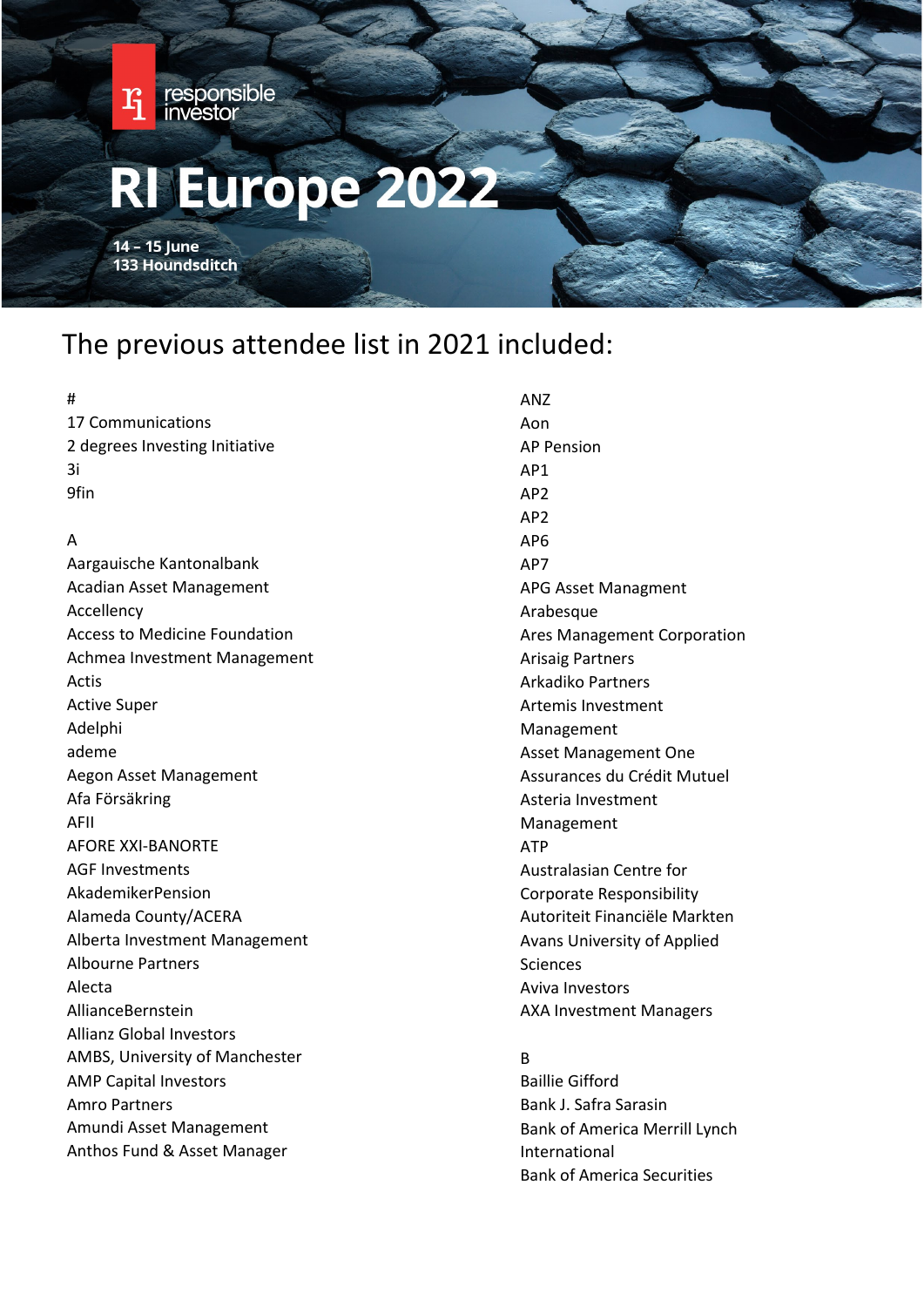

14 - 15 June 133 Houndsditch

Bank of England Banque de Luxembourg Investments Barclays Baron Capital Beekenkamp & Co Benchmark Digital Partners Benchmark ESG Consulting Bentley Reid Berenberg Bank Beyond Business Big Society Capital BirdLife International BlackRock BlackRock Investment Management Blackstone Bloomberg Blue Phoenix Consulting BlueBay Asset Management BMO Asset Management BNP Paribas UK BNY Mellon Border to Coast Pensions Partnership Boston Common Asset Management Boston Consulting Group (BCG) Both ENDS Bozena Jankowska BP Investment Management Brandywine Global group Breckinridge Capital Advisors (MA) Brewin Dolphin Bridges Fund Management BrightWorld ESG British Columbia Investment Management Corporation Broadwaters Brookfield Asset Management

BrownFlynn Brummer & Partners Brunel Pension Partnership Business & Human Rights Resource Centre Business for Social Responsibility

#### $\mathsf{C}$

C4 capital for new commons Caisse des Dépôts Cambridge University Endowment Canada Pension Plan Investment Board Canada Post Corporation Pension Plan Canadian Coalition for Good Governance Candriam Investors Group Capital for Climate Capital Fund Management Capital Group Carbon Disclosure Project Cardano **CareSuper** Carlyle Investment Management Caroline Banks & Associates **CBIS** CCLA Investment Management **CCRCORP** CDC - Ircantec CDP Worldwide - Japan Celdes srl Ceres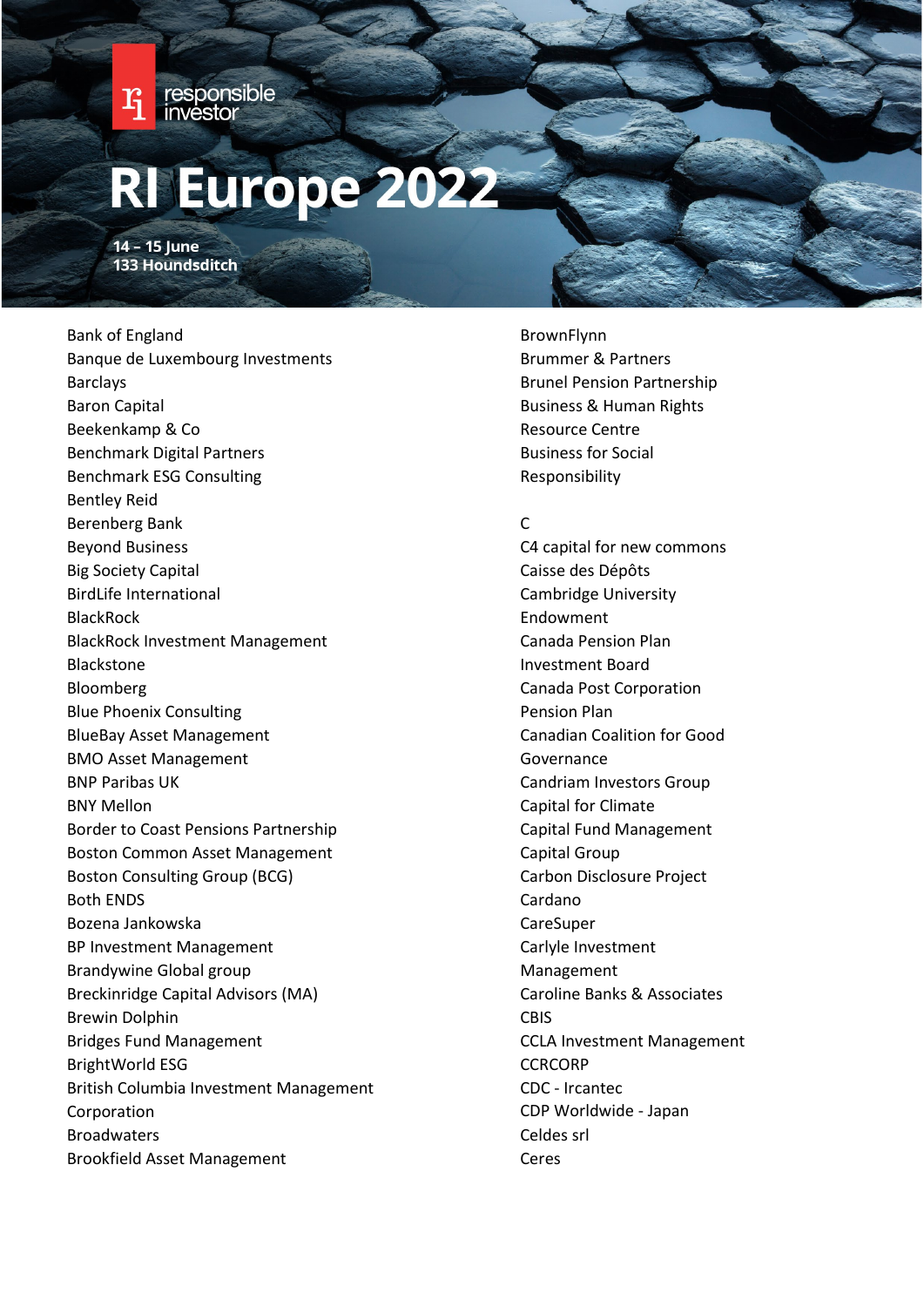

14 - 15 June 133 Houndsditch

Cevian Capital Chartered Banker Institute Charterhouse Development Capital Limited (SW1W 9QT) Chevron Church Commissioners for England Church Investment Group Church of England Pensions Board Citigroup Global Markets Clarity AI Clarmondial ClearBridge Investments Clearsum, ESG Insights and Analytics Climate Bonds Initiative Climate Policy Initiative ClimatePartner Columbia Threadneedle Asset Management Commonwealth Bank Compagnia di San Paolo Computershare Consilium Capital consultant Covalence CPEG CRESCENDO CAPITAL Crescent Credit Europe CSR Design CtW Investment Group

#### D

Dai-ichi Life International (Europe) Daishin Economic Research Institute Danielle Carreira Limited Danish Institute for Human Rights Danske Bank Asset Management

Datamaran Davy DCMS De Nederlandsche Bank Deloitte Deloitte touche Tohmatsu Desjardins Gestion internationale d'actifs Deutsche Bank Dimensional Fund Advisers Discern Sustainability DNB Asset Management DRAI Durham University Pension Scheme

#### E

E3G, Third Generation Environmentalism East Capital Asia Eaton Vance Management **EcoCapital** ECOFACT EcoVadis EdenTree Investment Management EDF SA Edge International EDHEC Scientific Beta Edmond de Rothschild EDP EfL Group Ellerston Capital Elo Mutual Pension Insurance Company EM Investors Alliance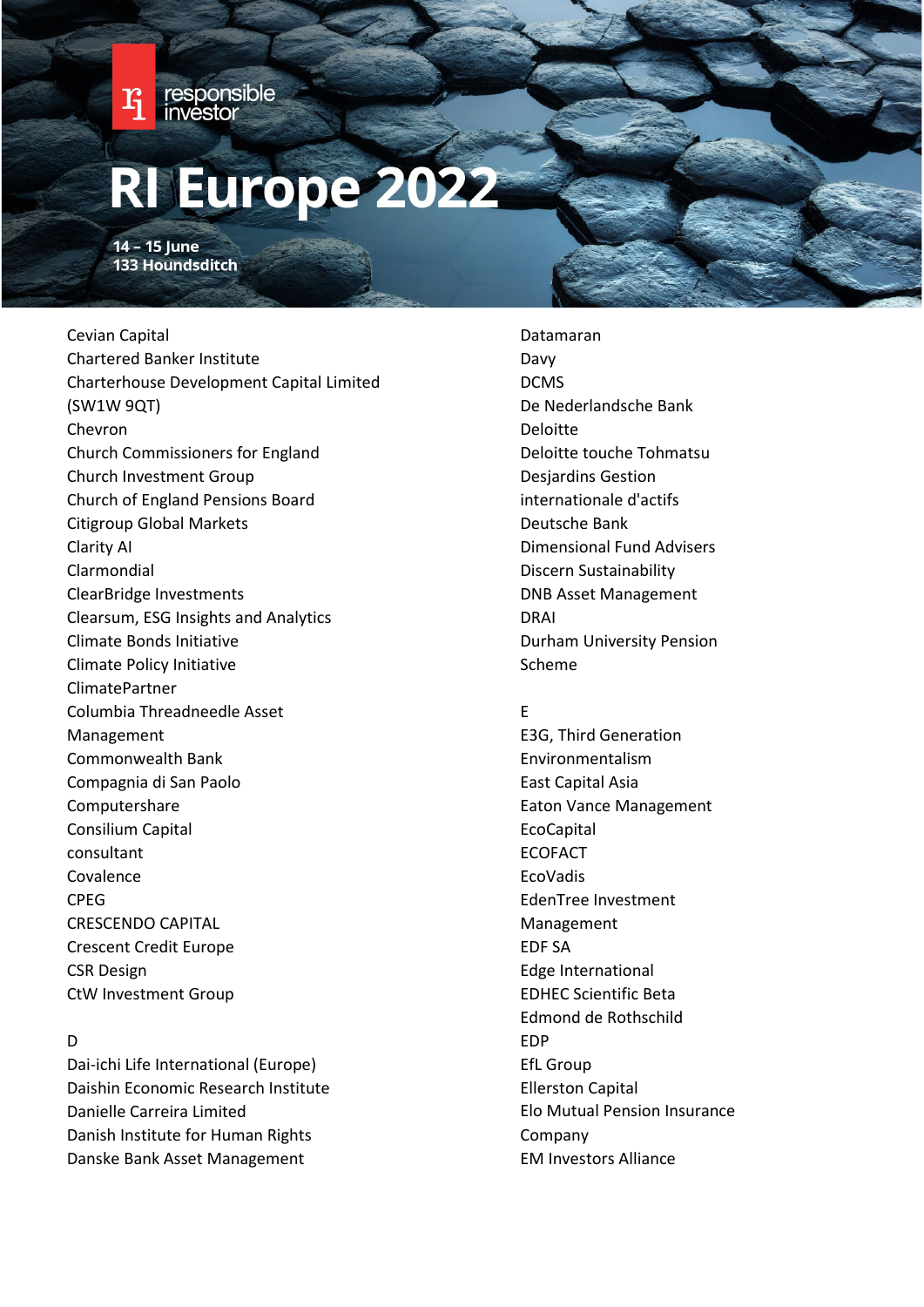

14 - 15 June 133 Houndsditch

Energy Impact Partners Engagement International Environment Agency ERGO Group ESG Communications ESG Portfolio Management ESG Screen17 ESG Tech Ethical Screening **EthiSquare** Ethos Foundation Ethos International Euler Hermes Eurex (65760) European Climate Foundation European Commission (Ebsco International Inc) European Environment Agency European Investment Bank European Investment Fund EY

#### F

FactSet FC4S Europe. c/o Sustainable Nation FE fundinfo Federated Hermes Fidelity International Finance Ideas Finance in Motion Financial Services Agency of Japan Finvia Holding First Sentier Investors First State Super Fitch Ratings Folketrygdfondet

Folksam ömsesidig livförsäkring Fondation Ethos Forest Investment Associates Forum per la Finanza Sostenibile Four Twenty Seven Frank Bold Society Franklin Templeton Investment Management FSTQ FTI Consulting FTSE Russell Fukoku Life International Future Fund

### G

G&A Institute Gavi, the Vaccine Alliance Genesis Investment Management Gereenlit Consultancy German Development Institute GIIC Fineco SGIIC Glass Lewis GLC Advisors Glencore GLIL Infrastructure Global BioFuture Solutions Inc. Global Risk Institute GMO Goldman Sachs International Gordon & Betty Moore Foundation Government of Canada Government Pension Fund Green Century Capital Management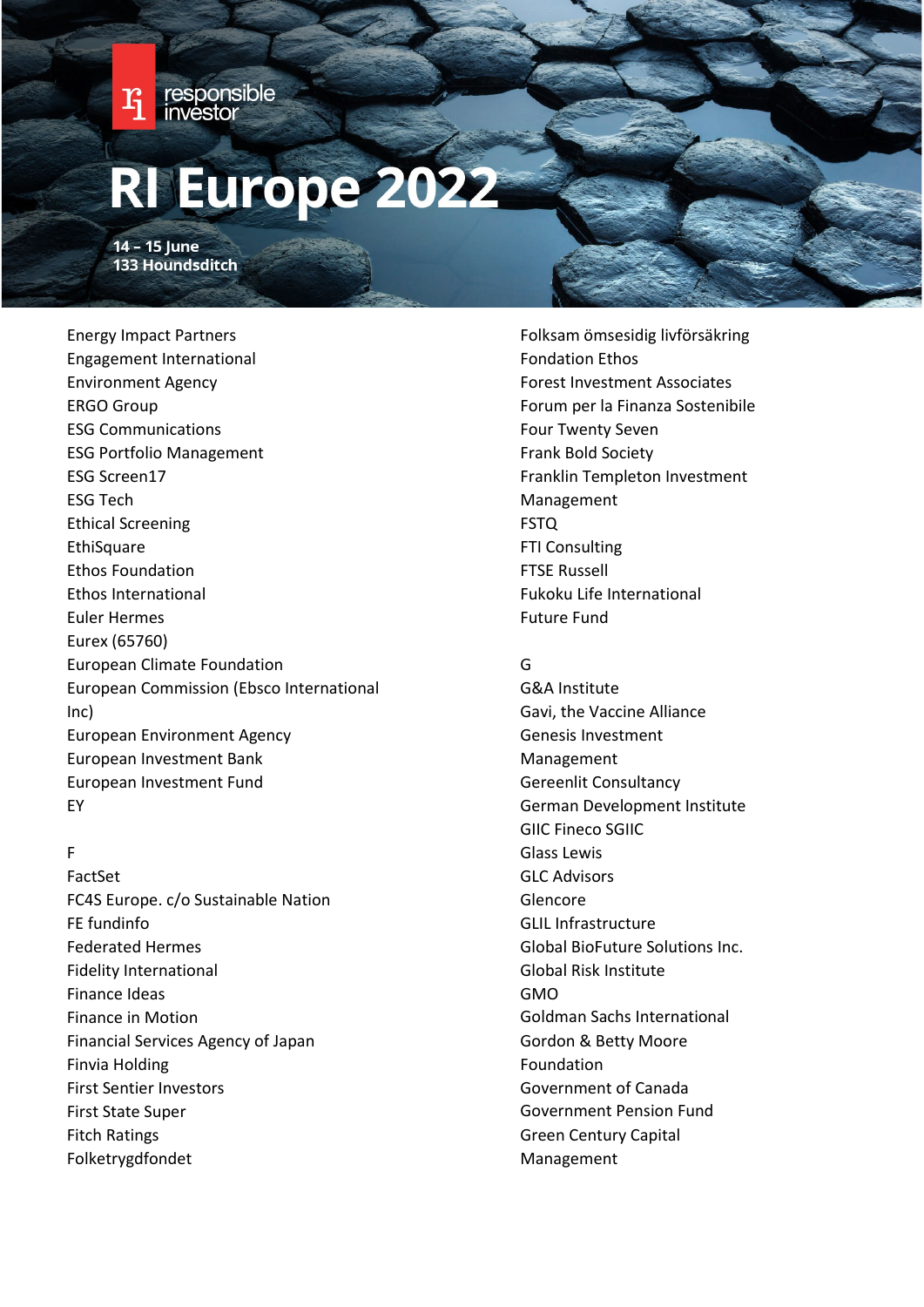

14 - 15 June 133 Houndsditch

## GreenBiz Group GreenMorrow, SYT Greenomy Greenpeace GRESB Gresham House GRI GuardCap Asset Management Guardian Capital Guinness Asset Management

### H

Hamburg Commercial Bank Handelsbanken Fonder Handshake Helvetia Versicherungen Heptagon Capital Herbert Smith Freehills Hermes Pensions Management Hg Capital Hindsight Consultancy Hitachi **HOOPP** Horizon HowESG HSBC

### I

ICE IGM Wealth Management IHS Markit IIGCC ILA & Partners / Cybersolace Ilmarinen Impact Advisers Capital Impact Cubed (formerly Auriel) Impax Asset Management imug rating Income Research + Management Independent Independent Research Affiliates Indos Infinsus InfluenceMap InfraRed Capital Partners ING Bank Inigo Inrate INSEAD Insight Investment Institute for Global Environmental Strategies Institute for Human Rights and Business Instituto de Crédito Oficial Interactive Brokers Interfaith Center on Corporate Responsibility international finance corporation Intesa Sanpaolo Vita Invesco Investec Investment Management Corporation of Ontario Invest-NL Investor Alliance for Human Rights Investor Leadership Network iResearch Services Irish Life Investment Managers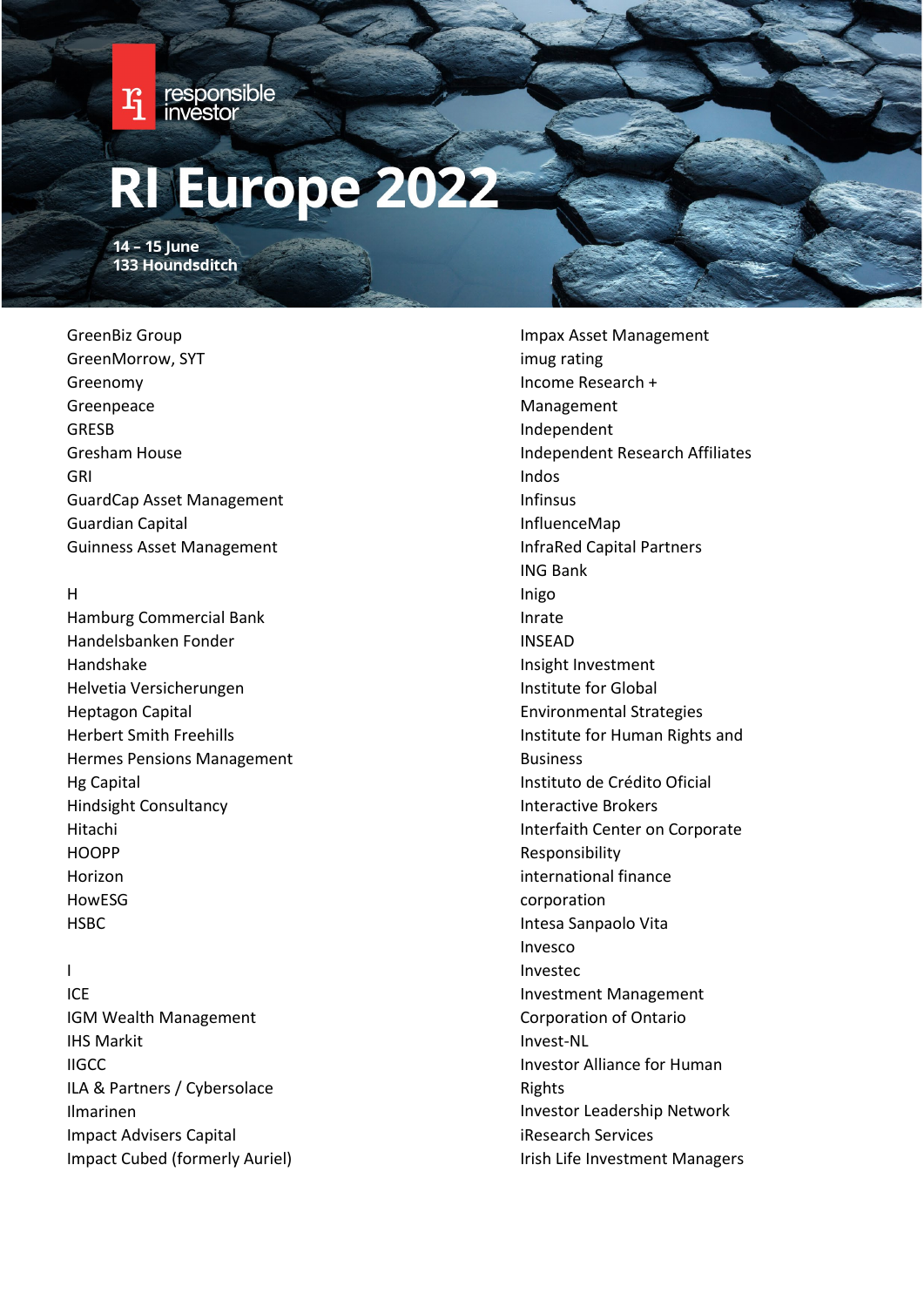

14 - 15 June 133 Houndsditch

Irish Strategic Investment Fund ISS ITF Ivey Foundation IW Local Government Pension Scheme

### J

J. Stern & Co J.P. Morgan Japan Economic Research Institute Japan Exchange Group Japan Shareholder Services Japan Sustainable Investment Forum Japan Tobacco International **JCIF** Jeremy Coller Foundation Joh. Berenberg, Gossler & Co John Molson School of Business, Concordia University

#### K

Kathie Reedie Katie Gordon Kayne Anderson Capital Advisors KBI Global Investors KCGS (150-977) Kepler Cheuvreux KEVA Kirkland & Ellis Korea Capital Market Institute KPMG

### L

La Banque Postale La Francaise Group Länsförsäkringar Liv Lazard Asset Management Leaders Arena LeaderXXchange Legal & General Investment Management LGPS Central Liberty Mutual Insurance Lifebank Foundation Linde Linklaters Liontrust Asset Management Lloyd Fonds Lloyds Banking Group Local Pensions Partnership Investments London Stock Exchange Group Lord Abbett Los Angeles County Employees Retirement Association LSEG Group Luxembourg Sustainable Finance Initiative

### M

M&G Investment Management MacKay Shields **Macquarie** MACS Energy & Water Man Group Mantle314 Manulife Matter Maybank Kim Eng Secutiries Mbekweni Eco Club Medical Matrix Consulting Medical Research Foundation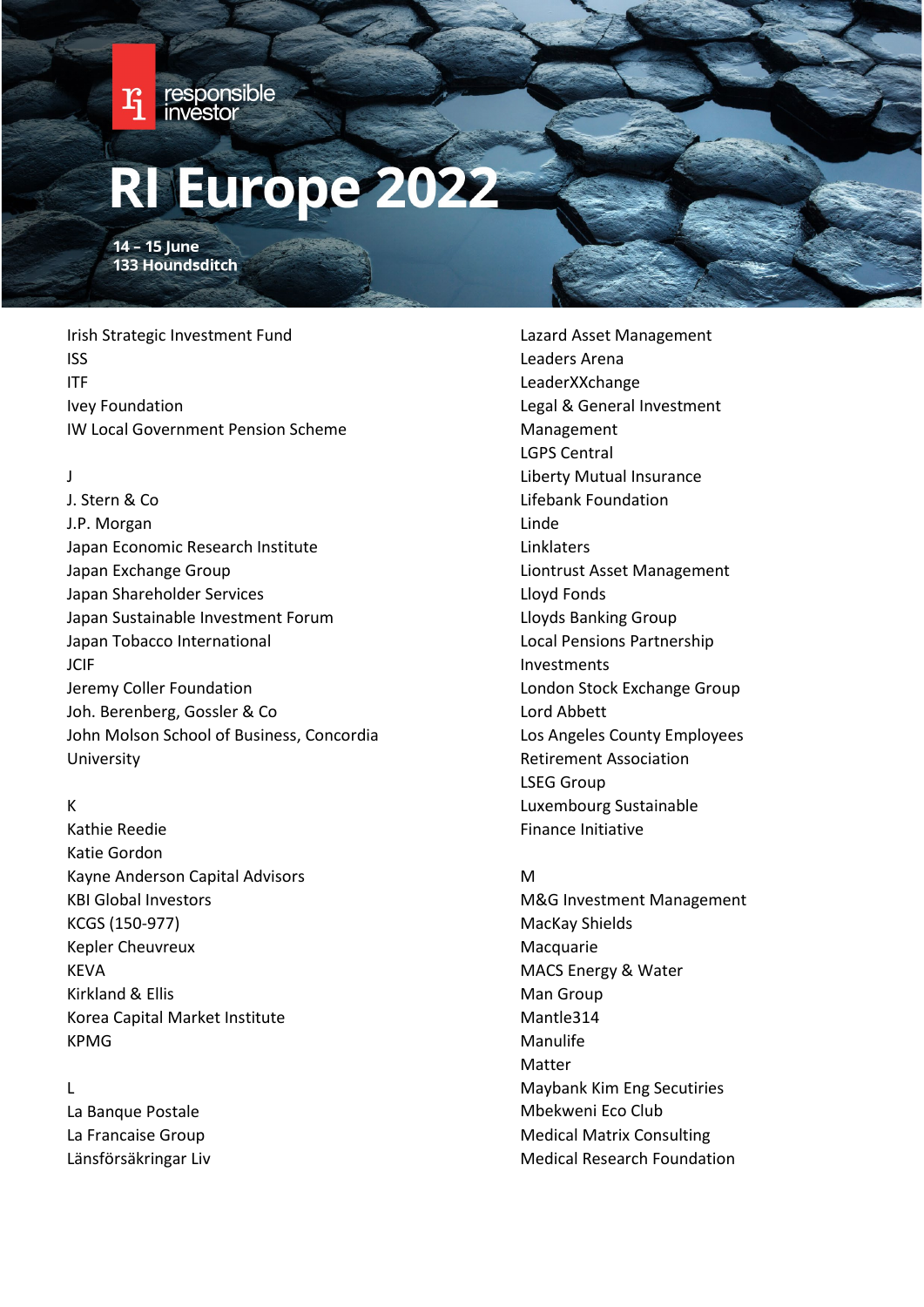

14 - 15 June 133 Houndsditch

Mellon Investments Corporation Mercer Merseyside Pension Fund MetLife Investment Management Metzler Asset Management MFS Investment Management Minerva Analytics Mitsubishi Corporation Mitsubishi UFJ Morgan Stanley Securities Mitsubishi UFJ Research & Consulting Mitsubishi UFJ Trust and Banking Corporation MN Services MOCCIA IRME SPA Mondrian Investment Partners Montfort Communications Moody's Morgan Stanley Management Morningstar Research Services **MSCI** MUNICH ERGO Asset Management Munich Re Muzinich & Co.

### N

Nasdaq Natixis Investment Managers NatureMetrics Ltd NatWest NEC Neuberger Berman Group New York State Dept. of Financial Services Neyen Consulting NIFTYS Nikko Asset Management

Nikko Research Center Ninety One Nippon Life Global Investors Singapore Limited NN Group (LM Prenax Oy) NN Investment Partners NN IP (2595 AS) Nomura Asset Management Nomura International Nomura Research Institute Nomura Securities Nordea Asset Management Norges Bank Investment Management Northern Trust Asset Management NorthPeak Advisory Norwegian Ministry of Finance Nottingham Trent University Library c/o LM Information Delivery NRW.BANK NSW Treasury Corporation (TCorp) NYS Common Retirement Fund Nysnø Climate Investments

### O

Oakley Capital Oaktree Capital Management Occidental Petroleum OECD - Directorate for Financial and Enterprise Affairs (DAF) Ogier Old Mutual Investment Group **OMERS**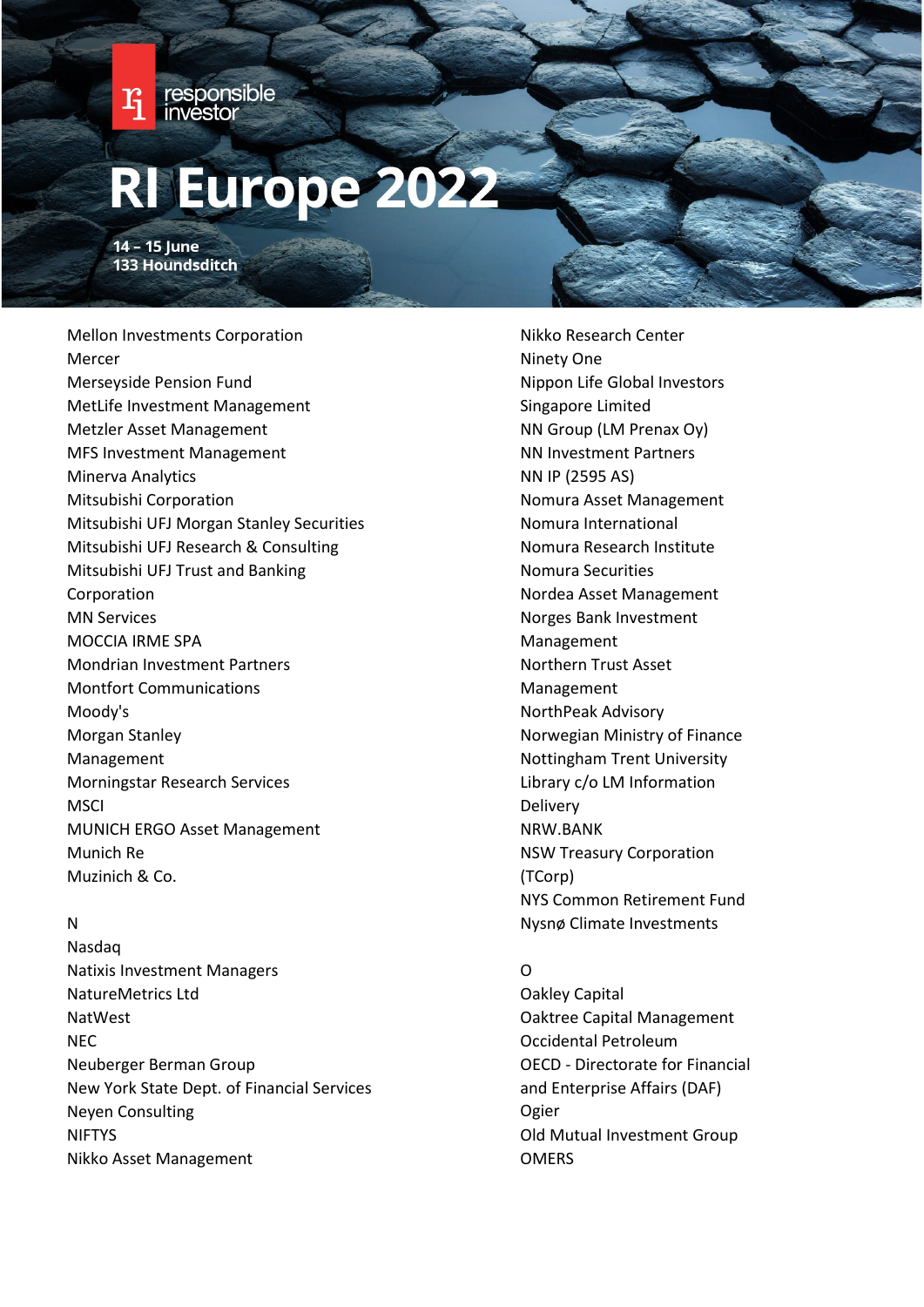

14 - 15 June 133 Houndsditch

One Planet Ventures OpenInvest Ortec Finance Owens Corning

### P

Pala Investments Pendal Group Pension Fund Credit Suisse Group Pension Protection Fund PFA Asset Management PFA Pension PGGM Philip Morris International PICS Pictet Asset Management PIRC Limited PJT Partners Holdings PKA Planet Tracker Initiative c/o Investor Watch Polen Capital Management PRI Association PricewaterhouseCoopers Private Profundo Prudential PSP Investments PwC

#### Q

QMA QNG qontigo QUICK Corp. London Branch Quill PR **Quilter** 

### Quintet QWC

#### R

Rabobank Raiffeisen Switzerland Cooperative RBC Capital Markets RBC Dominion Securities RBC Global Asset Management Redburn Redington Refine Finance Research Project Refinitiv Rentes Genevoises RepRisk Rest Ripple Effect Sarl-S Riverstone Robeco Rothschild & Co Royal Bafokeng Platinum Royal London Asset Management Royal Ministry of Finance, Norway Ruffer Russell Investments Rutledge Policy Group

#### S

S&P Dow Jones Indices Sanken Electric Co Schroder Investment Management Scotiabank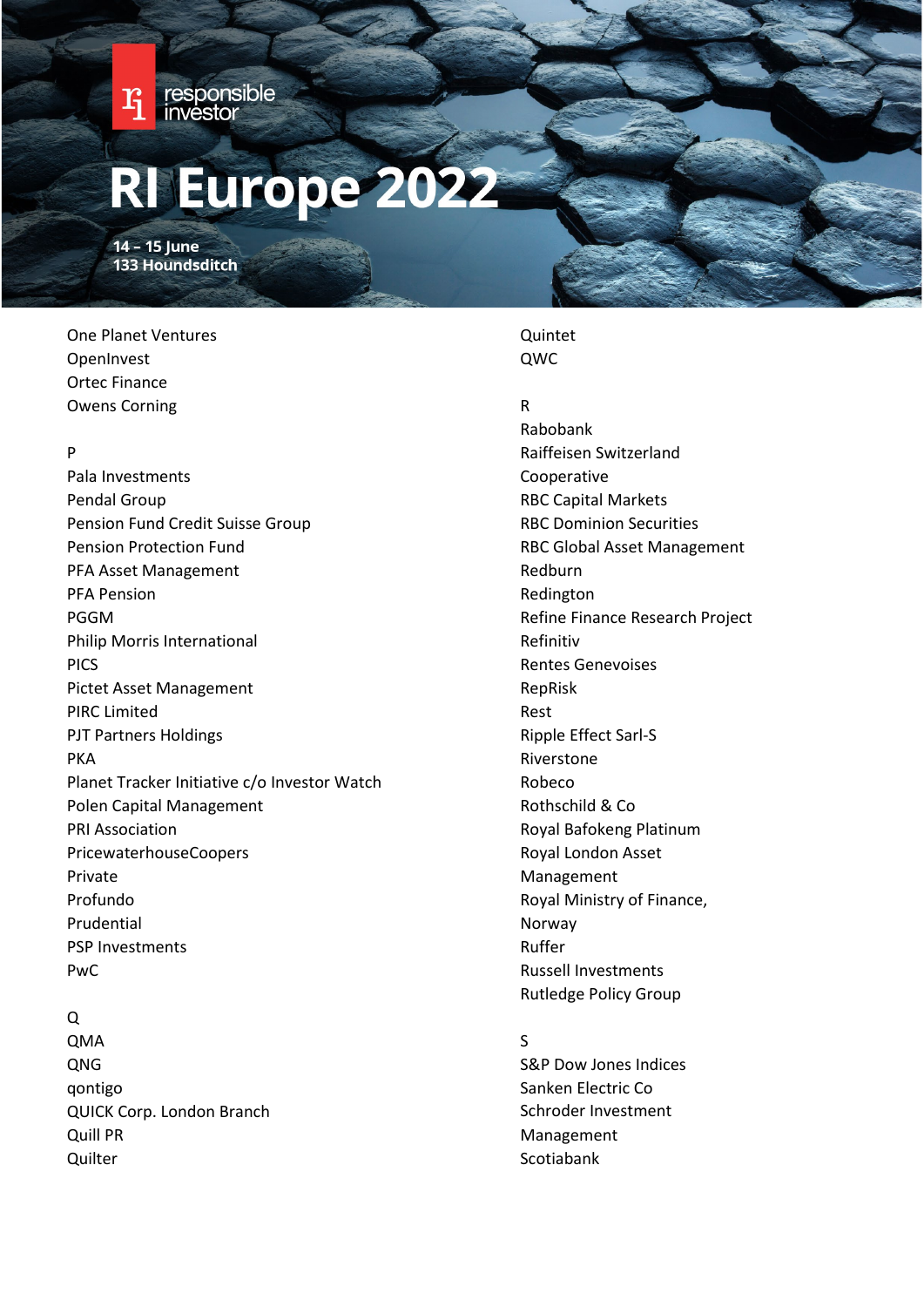

14 - 15 June 133 Houndsditch

Seven Investment Management Sevenbridge Share Action Shell Sidley Austin Sillion SilverCross Investment Management Sionic Sir Elly Kadoorie and Sons Skagen Conscience Capital Skandia Mutual Life Insurance Company Slaughter and May SLC Management SMBC Nikko Securities Sobi Societe de la Bourse de Luxembourg Somerset Capital Management SOMPO Asset Management South Pole Spence & Partners Stafford Capital Partners Standard Ethics Ltd State of New Jersey State Street Global Advisors stepstone Storebrand Asset Management STOXX Strathclyde Pension Fund Streamgraph Sumitomo Mitsui DS Asset Management Sun Life Suncor Energy Sura Investment Management Sustainability Knowledge Group SustainabilityWorks Sustainable Insight Capital Management

- Sustainalytics SustFin Swedish EPA **SwedWatch** Swiss Associaton for Responsible Investments Swiss Finance Council Swiss Life Systematica Investments
- T

T. Rowe Price TD Wealth Management Teneo Territorio Tesco Pension Investment The American University of Paris The Big Issue Group The Carlyle Group The Church Pension Fund of Finland The Global Fund The Goldman Sachs Group The Japan Research Institute The Joseph Rowntree Charitable **Trust** The Shareholder Commons The Sunrise Project The Vanguard Group The Velux Foundation Threadneedle Asset Management TimesSquare Capital Management Topan AG **TortoiseEcofin**